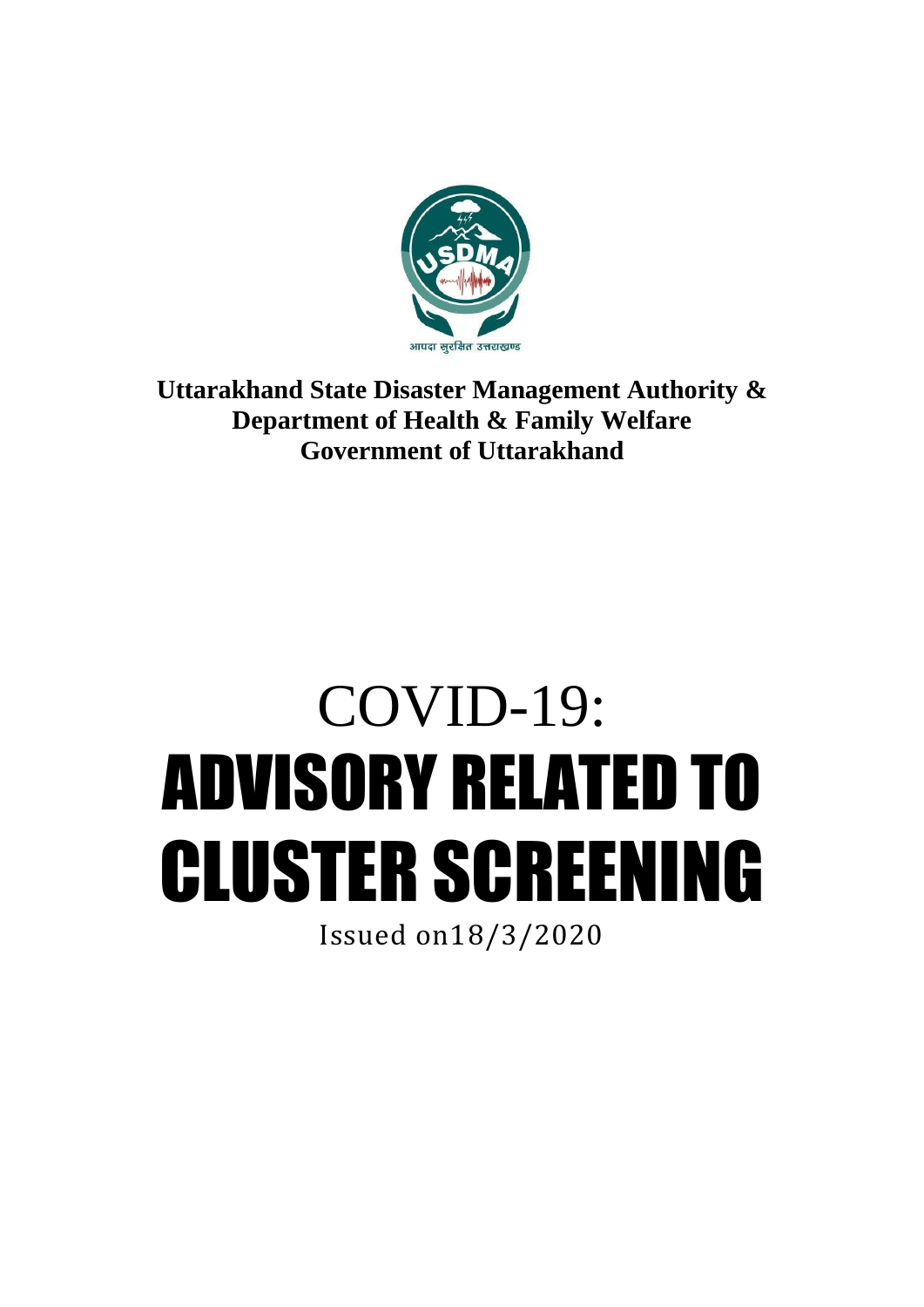# Uttarakhand State Disaster management Authority & Department of Health & Family Welfare Government of Uttarakhand

*All activities need to be conducted in consultation with department of health*

**Personnel involved in these operations need to be trained by the master trainers of the district.**

# **Advisory related to Cluster Screening**

A cluster is defined as 'an unusual aggregation of health events that are grouped together in time and space and that are reported to a health agency'. Clusters of human cases are formed when there is local transmission. The local transmission is defined as a laboratory confirmed case of COVID-19:

i. Who has not travelled from an area reporting confirmed cases of COVID-19 or

ii. Who had no exposure to a person travelling from COVID-19 affected area or other

iii. known exposure to an infected person

iv. There could be single or multiple foci of local transmission. \There may or may not be an epidemiological link to a travel related case

#### **Advisory**

#### **Cluster containment strategy**

1. The main objective is to contain the disease within the geographical location with early identification and break the chain of transmission and spread to new areas.

2. This includes geographic quarantine, social distancing measures, enhanced active surveillance, testing all suspected cases, isolation of cases, home quarantine of contacts, social mobilization to follow preventive public health measures

# **Active Surveillance**

1. The residential areas will be divided into sectors for the ASHAs/Anganwadi workers/ANMs each covering 50 households (30 households in difficult areas). *Additional workforce would be mobilized from neighbouring districts (except buffer zone) to cover all the households in the containment zone. This workforce will have supervisory officers (PHC/CHC doctors) in the ratio of 1:4.*

2. The field workers will be performing active house to house surveillance daily in the containment zone from 8:00 AM to 2:00 PM.

3. They will line list the family members and those having symptoms.

Cluster Screening Staff

4. The field worker will provide a mask to the suspect case and to the care giver identified by the family.

5. The patient will be isolated at home till such time he/she is examined by the supervisory officer. They will also follow up contacts identified by the RRTs within the sector allocated to them.

# **Passive surveillance**

1. All health facilities in the containment zone will be listed as a part of mapping exercise.

2. All such facilities both in Government and private sector (including clinics) shall report clinically suspect cases of COVID-19 on real time basis (including 'Nil' reports) to the control room at the district level.

# **Contact Tracing**

1. The contacts of the laboratory confirmed case/ suspect case of COVID-19 will be linelisted and tracked and kept under surveillance at home for 28 days (by the designated field worker).